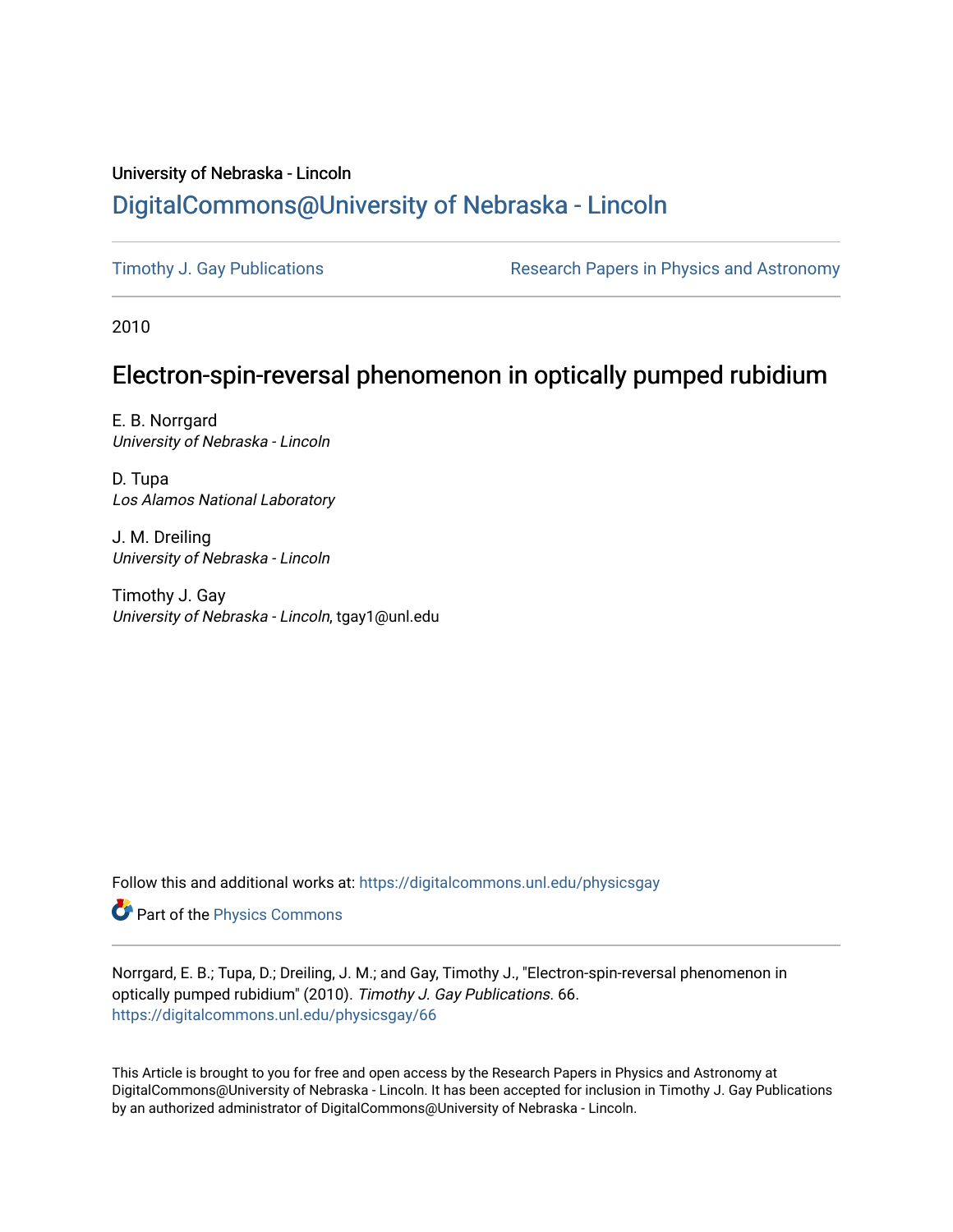## **Electron-spin-reversal phenomenon in optically pumped rubidium**

E. B. Norrgard,<sup>1</sup> D. Tupa,<sup>2</sup> J. M. Dreiling,<sup>1</sup> and T. J. Gay<sup>1</sup>

<sup>1</sup>*Behlen Laboratory of Physics, University of Nebraska, Lincoln, Nebraska 68588–0111, USA*

<sup>2</sup>*Los Alamos National Laboratory, Los Alamos, New Mexico 87545, USA*

(Received 1 May 2010; published 10 September 2010)

We have studied the optical pumping of mixtures of Rb vapor and  $N_2$  buffer gas by laser light tuned to the *D*<sub>1</sub> transition having a spectral width of ~500 MHz. The Rb densities are of the order of 10<sup>13</sup> cm<sup>-3</sup>, while the buffer-gas pressures range from 0.1 to 10 torr. As the frequency of the right-hand circularly polarized laser is varied across the  $D_1$  absorption profile, the electron spin polarization of the Rb is found to take on negative values for small negative values of pump detuning from the absorption profile center. This occurs for  $N_2$  pressures below ∼1 torr; at 10 torr the electron spins consistently point in the same direction as the angular momentum of the pump light. The spin-reversal effect can be understood in terms of populations of the  $F = 2$  (<sup>85</sup>Rb) and  $F = 1$  ( $87Rb$ ) states caused by small unpolarized fractions in the pump beam and its elimination in terms of pressure broadening caused by the  $N_2$  buffer gas. We speculate that this effect could be used for fast Rb spin modulation.

DOI: [10.1103/PhysRevA.82.033408](http://dx.doi.org/10.1103/PhysRevA.82.033408) PACS number(s): 32*.*80*.*Xx

## **I. INTRODUCTION**

We report here an interesting phenomenon in optical pumping experiments: the production of overall electron spin polarization in an alkali-metal vapor oriented antiparallel to the spin of the pump light. Optical pumping of alkali-metal vapors is an important tool in atomic physics. It is used in a broad range of experiments such as the storage of light [\[1\]](#page-4-0), atomic clocks [\[2\]](#page-4-0), the production of polarized ions [\[3\]](#page-4-0) and neutrons [\[4\]](#page-4-0), and the generation of polarized noble gases through spin-exchange optical pumping [\[5\]](#page-4-0). Although the fundamental techniques of these experiments are similar, they operate under very different conditions. Storage of light in a warm alkali-metal vapor is effected with little or no buffer gas and with spectrally narrow, low-power lasers, while systems that use spin-exchange optical pumping to generate polarized noble gases tend to use high buffer-gas pressures (∼1000 torr) and broad, high-power lasers. The work reported here deals with a third regime, using somewhat broad, high-power lasers with low pressures  $(\sim)$  torr) of buffer gas [\[6,7\]](#page-4-0). These conditions are optimal to generate a beam of electrons polarized through spin exchange with a spin-polarized optically pumped alkali-metal target [\[7\]](#page-4-0). The necessity of passing the electrons through the alkali-metal (Rb) vapor requires that the buffer-gas pressures be modest to maintain an appreciable electron current. We hope to use this technology to produce a "turnkey" polarized electron source.

In order to better understand our source performance, we undertook a systematic study to characterize the rubidium polarization under these conditions.

### **II. EXPERIMENT**

Our experiments are conducted in a test cell with no electron beam present. We use a pumping laser with intermediate spectral width: ∼500 MHz. This choice allows us to selectively pump pairs of low-field  $D_1$  transitions with a common hyperfine ground level and an unresolved excited hyperfine doublet while also efficiently pumping their Doppler- and collisionally-broadened absorption profiles, which are also ∼500 MHz wide in our measurements. The optical layout

of our experiment is shown schematically in Fig. [1.](#page-2-0) A ∼10-W beam from a Coherent Verdi laser is used to pump a Spectra Physics 3900 Ti:sapphire laser. The output of this laser is  $\sim$ 1 mm in diameter with a typical power of 800 mW. The beam passes through a clean-up linear polarizer and quarter-wave plate before entering a test cell ∼5 cm long containing Rb vapor with a natural isotopic abundance. The Rb density,  $N_{\text{Rb}}$ , is  $\sim$ 10<sup>13</sup> cm<sup>-3</sup> in this cell, comparable to the density used for our optically pumped Rb electron spin filter [\[7\]](#page-4-0). The cell also includes  $N_2$  buffer gas at a pressure of 0.1, 1.0, or 10 torr. A variable longitudinal magnetic field of up to 0.025 T is applied to the cell.

An absorption spectrum of the probe beam in the roomtemperature Rb reference cell ( $N_{\text{Rb}} \sim 10^{10} \text{ cm}^{-3}$ ) that contains no buffer gas is shown in Fig.  $2(a)$ . This is used to provide a fiducial frequency marker for the probe detuning values in the pumping cell. In the reference cell absorption profile, the hyperfine structure of the Rb is apparent, with the widths of the individual absorption dips being determined primarily by Doppler broadening, with contributions from probe laser power broadening. Because the eight individual  $D_1$  hyperfine transitions overlap significantly due to broadening, Fig. [2\(b\)](#page-2-0) is provided to indicate the position of the line center of each transition. The pumping frequency is determined within 0.5 GHz using a Burleigh WA-1000 wave meter. In the test cell, the pressure broadening due to  $N_2$  is 18 MHz/torr [\[8\]](#page-4-0). Doppler widths in the test cell are ∼500 MHz at all the temperatures we consider.

We use methods described elsewhere [\[6,9\]](#page-4-0) to determine  $N_{\text{Rb}}$  and the Rb polarization,  $P_{\text{Rb}}$ , with the Faraday rotation angles  $\Delta \phi_N$  and  $\Delta \phi_P$ , respectively, of the probe beam with an imposed magnetic field of strength *B*. The probe beam detunings, *δ*, are kept sufficiently large (*>*15 GHz) and its intensity kept low enough (typically 20  $\mu$ W) that it does not alter the Rb Zeeman sublevel populations caused by the pumping process. Here  $P_{\rm Rb}$  corresponds to the orientation of the Rb  $5^{2}S_{1/2}$  fine-structure ground state:

$$
P_{\text{Rb}} = \frac{n_{\uparrow} - n_{\downarrow}}{n_{\uparrow} + n_{\downarrow}},\tag{1}
$$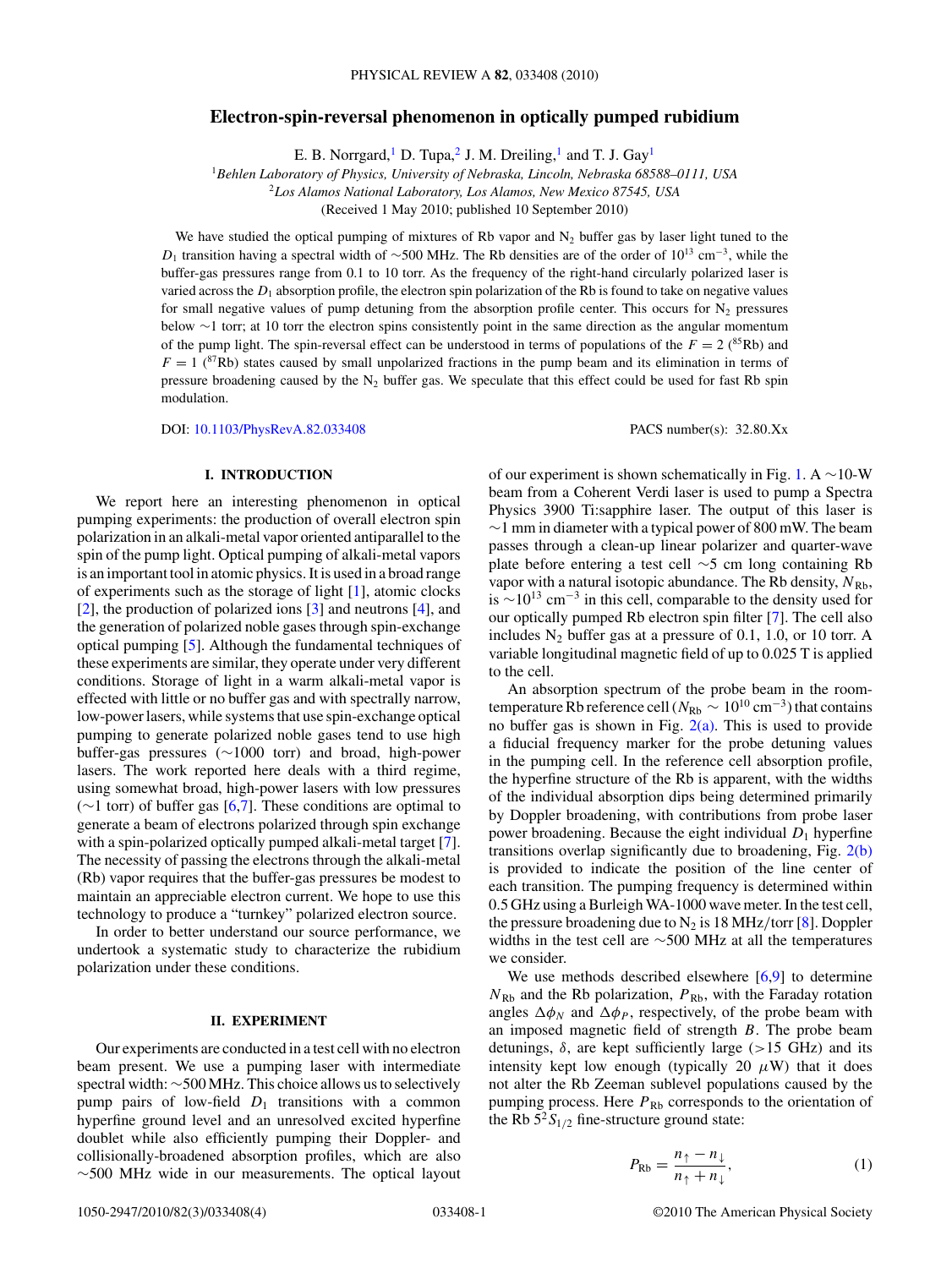<span id="page-2-0"></span>

FIG. 1. (Color online) Apparatus schematic: (1) linear polarizer, (2) quarter-wave plate, (3) beam sampler, (4) photodiode.

where  $n_{\uparrow}$  is the number of atoms with  $m_J = +1/2$  and  $n_{\downarrow}$ is the number of atoms with  $m<sub>J</sub> = -1/2$ . This is in turn equivalent to the Rb electron polarization. The uncertainties in our measurements of  $N_{\text{Rb}}$  and  $P_{\text{Rb}}$  are due to uncertainties in  $\delta$ ,  $\Delta \phi_N$ ,  $\Delta \phi_P$ , *B*, and the relative angle between the probe and pump beams. In our measurements, the former two uncertainties dominate. Due to the loss of a test cell during the experiment, the 10-torr data we present were taken at about half the number density as the other two data sets and have noticeably higher uncertainty.

#### **III. RESULTS**

We measured  $P_{\text{Rb}}$  as a function of pump detuning for three buffer-gas pressures: 0.1, 1.0, and 10 torr. The averaged Rb polarization as a function of detuning is shown in Fig. 2(c). All three curves display positive polarization for positive detunings and larger negative detunings. The magnitude of  $P_{\rm Rb}$  increases with increasing N<sub>2</sub> pressure, because the buffer gas inhibits diffusion of Rb to the cell walls, lowering the spin relaxation rate. For 10-torr  $N_2$  pressure,  $P_{Rb}$  is positive at all pumping frequencies. It remains appreciable even for the largest pump laser detunings, a result of the combined effects of pressure and power broadening. Residual hyperfine structure is present, but the excursion of  $P_{\rm Rb}$  below its broad maximum is relatively small. As the  $N_2$  pressure is decreased, a pronounced polarization dip appears, to the extent that the electron polarization actually flips sign for small negative detunings. This phenomenon has, to our knowledge, not been reported previously in optical pumping experiments. It corresponds to the counterintuitive result that for certain frequencies, electrons in optically pumped *s* states "spin the wrong way," that is, antiparallel to the angular momentum of the pump beam.

## **IV. QUALITATIVE DISCUSSION**

The observed spin reversal arises from the underlying hyperfine structure of the optically pumped Rb vapor. Consider the Zeeman structure of  ${}^{85}$ Rb (Fig. 3). In the ground-state hy-



FIG. 2. (Color) (a) Absorption scan of the probe in the Rb reference cell. (b) The positions of the hyperfine ground (*g*) to excited (*e*) level transitions of Rb; from left to right: <sup>87</sup>Rb  $F_g = 2 \rightarrow F_e = 1$ , <br><sup>87</sup>Rb 2 → 2, <sup>85</sup>Rb 3 → 2, <sup>85</sup>Rb 3 → 3, <sup>85</sup>Rb 2 → 2, <sup>85</sup>Rb 2 → 3, <sup>87</sup>Rb 1 → 1, <sup>87</sup>Rb 1 → 2. (c) Measured (data points) and calculated (curves) polarization of a natural-abundance Rb vapor as a function of the pump laser frequency. Red data: 0.1 torr N<sub>2</sub>, 8.4 ×10<sup>12</sup> cm<sup>-3</sup> Rb density; red curve: 0.1 torr N<sub>2</sub>, 99.5%  $\sigma$ <sup>+</sup> light polarization. Green data: 1.0 torr N<sub>2</sub>,  $8.8 \times 10^{12}$  cm<sup>-3</sup> Rb; green curve: 1.0 torr N<sub>2</sub>, 99.5% light polarization. Blue data: 10 torr N<sub>2</sub>, 4.3 × 10<sup>12</sup> cm<sup>-3</sup> Rb; blue solid curve: 10 torr  $N_2$ , 99.5% light polarization; blue dashed curve: 10 torr  $N_2$ , 99.95% light polarization.

perfine level  $({}^2S_{1/2}, F = 3)$  for which  $F = I + J$ , the electron spin polarization is proportional to the total angular momentum Zeeman quantum number  $m_F$ ; in the lower hyperfine level  $({}^{2}S_{1/2}, F = 2)$ , where  $F = I - J$ , electron spin polarization is proportional to  $-m_F$ . The process of optical pumping with



FIG. 3. (Color online) Zeeman level diagram of <sup>85</sup>Rb. Electron spin polarizations for ground  $m_F$  states are indicated above the sublevel. With the pump beam along the cell axis, the indicated *π* transition can result only from poor pump-laser collimation or misalignment. The  $\sigma^-$  transitions result from imperfect  $\sigma^+$  polarization. The dashed arrow indicates repumping from the hyperfine ground state caused by pressure broadening.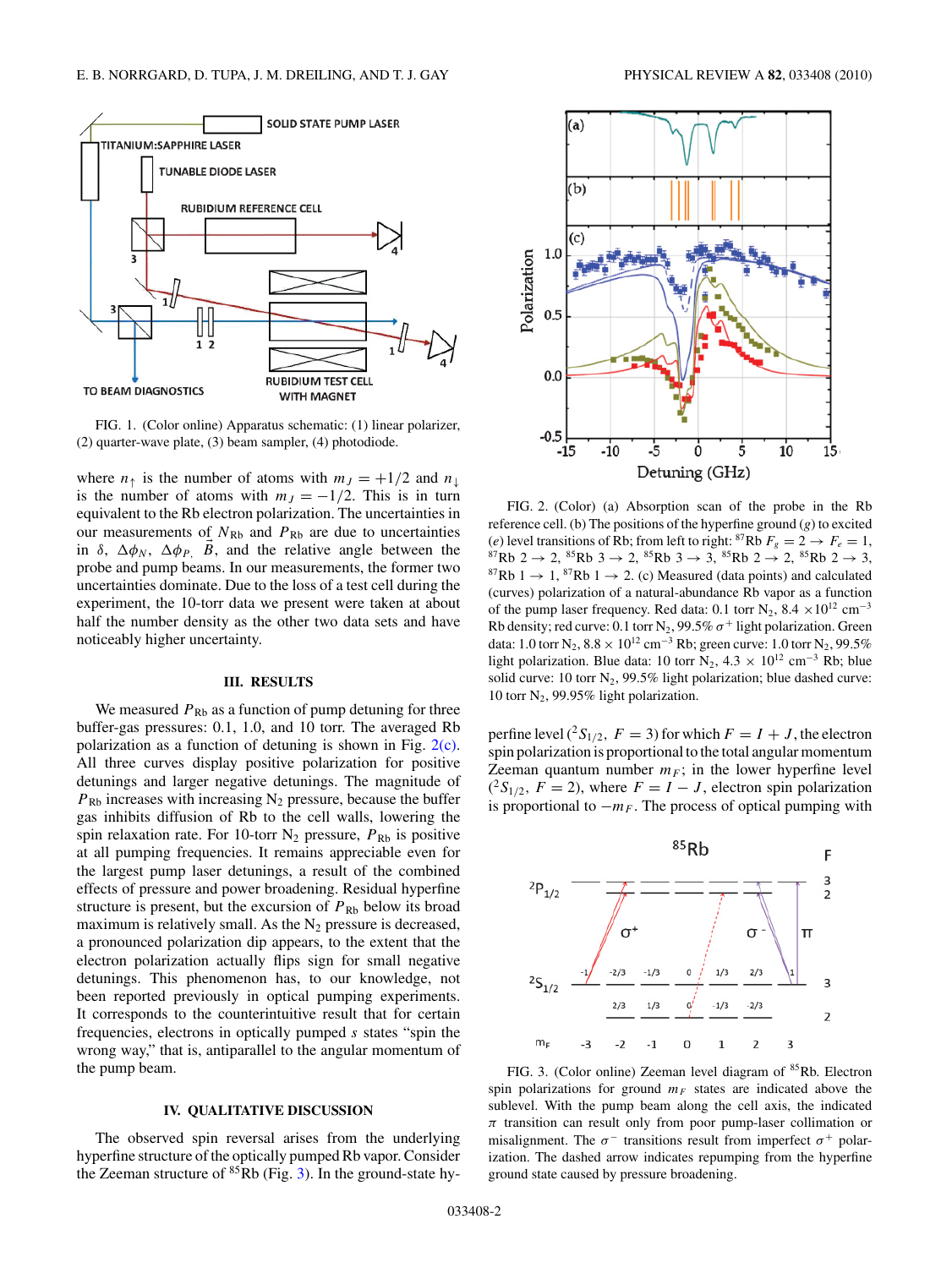right-hand circularly polarized  $(\sigma^+)$  light tends to enhance the population of states with the highest values of  $m_F$ . Thus, if one could selectively populate the <sup>2</sup> $S_{1/2}$ ,  $F = 2$  level with a positive expectation value of  $m_F$ , it would have negative electron polarization [\[10\]](#page-4-0).

With some important but subtle issues to be discussed in what follows, this idea explains qualitatively the structure of the  $P_{\rm Rb}$  vs detuning curves taken with low buffer-gas pressure. At small positive detunings from the absorption line center, the pump laser is tuned to the <sup>85</sup>Rb  $F = 2 \rightarrow F = (2,3)$ transitions, and the effect of  $\sigma^+$  light absorption followed by emission is to populate exclusively the  $F = 3$  ground state and increase  $m_F$ , producing a positive polarization. However, at small negative detunings, the laser is in the vicinity of the <sup>85</sup>Rb  $F = 3 \rightarrow F = (2,3)$  transitions;  $m_F$  increases though absorption and emission cycles while population transfers to the  $F = 2$  level. This produces negative electron polarization. Achieving negative polarization by pumping the

 $F = 3 \rightarrow F = (2,3)$  transition, however, ultimately requires a  $\pi$  or  $\sigma^-$  component of the pump laser polarization that can drive vertical or left-going absorptions [\[11\]](#page-4-0). In the case of pure  $\sigma^+$  light driving only  $F = 3 \rightarrow F = (2,3)$  transitions, two problems occur. The  $F = 3$ ,  $m_F = +3$  dark state becomes sufficiently populated to drive the overall electron polarization positive. Moreover, once decay into the  $F = 2$  state has occurred, there is no longer a pumping mechanism to shuttle its  $m_F$  population to the right. For the example of negligible spin relaxation rate, we calculate that  $P_{\text{Rb}}$  is  $+0.09$  with pure  $\sigma^+$  pump light. However, with a very small component of  $\pi$  or  $\sigma^-$  light in the pump beam,  $P_{Rb}$ , is ~−0.17 (depending weakly on the component of the pump light that is not  $\sigma^+$ ).

There are four time scales of interest in this system arising from optical pumping, dark-state depletion, spin relaxation, and repumping. The optical pumping rate is determined by the optical absorption cross section and the pump-laser intensity. It is much greater than all the other rates, and, like the dark-state depletion rate and the repumping rate, it depends on the pump-laser intensity but has a much higher constant of proportionality. A typical value for the optical pumping rate under our conditions is  $4 \times 10^9$  s<sup>-1</sup>. The dark-state depletion rate is that at which the  $F = 3$ ,  $m_F = +3$  state is emptied and depends on the intensity of non- $\sigma^+$  polarization. As an example, our calculations (to be discussed below) for 99.5% pump-light polarization [Fig.  $2(c)$ ] correspond to a dark-state depletion rate ∼0.005 times the optical pumping rate, or  $2 \times 10^{7}$  s<sup>-1</sup>. The spin relaxation and repumping rates depend on the buffer-gas pressure. Because our laser beam diameter is much less than the diameter of the test cell and we have low buffer-gas pressures, the spin relaxation rate is roughly the inverse of the time for an atom to cross the laser beam. At a pressure of 0.1 torr, the collisional mean free path of an atom is greater than the laser beam diameter, and at a pressure of 10 torr an atom undergoes many collisions before it crosses the beam. Thus, the system moves from the molecular-flow to the diffusion regime as the pressure is increased, and the relaxation rate must be determined accordingly. We calculate this rate to be  $3 \times 10^5$  s<sup>-1</sup>,  $2 \times 10^5$  s<sup>-1</sup>, and  $4 \times 10^4$  s<sup>-1</sup> at buffer-gas pressures of 0.1, 1.0, and 10 torr, respectively. We call the rate of pumping from the  $F = 2$  state the "repumping"

rate. It is derived from an integral of the overlap of the pump laser's spectral profile with the pressure-broadened Lorentzian wings of the  $F = 2 \rightarrow F = (2,3)$  transitions. For a pump laser tuned to the  $F = 3 \rightarrow F = (2,3)$  frequency, where we see the largest polarization reversal, the repumping rate increases with pressure and has typical values of  $1 \times 10^6$  s<sup>-1</sup>,  $4 \times 10^6$  s<sup>-1</sup>, and  $3 \times 10^7$  s<sup>-1</sup> for N<sub>2</sub> pressures of 0.1, 1.0, and 10 torr, respectively.

The spin-reversal phenomenon is seen at intensities of *π* or  $\sigma$ <sup>-</sup> light for which the dark-state depletion rate is greater than the repumping rate. With no buffer gas present to cause collisional broadening, the repumping rate is small, and a very small fraction of improper polarization—on the order of 10−4—can produce the spin-reversal effect. Indeed, the extinction ratio of a standard polarizing beam splitter shows it to be inadequate to prevent the spin reversal. Another possible cause of imperfect  $\sigma^+$  pump beam polarization would be misalignment with the magnetic field or imperfect collimation; a mutual misalignment or a laser miscollimation of less than 1◦ is sufficient to cause a spin reversal.

The sign of  $P_{\rm Rb}$  depends on the sign of the difference between the repumping and dark-state depletion rates. Its magnitude depends on the absolute value of this difference compared to the spin relaxation rate. When  $P_{\text{Rb}}$  is positive, its value tends to +1*.*0. It does not reach −1.0 under spin-reversal conditions because the highest  $m_F$  state in the  $F = 2$  ground level has an electron polarization of only −2*/*3. Moreover, the pumping process for this level does not shuttle the atoms to higher  $m_F$  efficiently because the laser is tuned to the  $F = 3 \rightarrow F = (2,3)$  frequency.

To explain the disappearance of the spin reversal as the  $N_2$  pressure reaches 10 torr, consider the case where the pump laser is tuned to the  $F = 3 \rightarrow F = (2,3)$  frequency with a negative detuning of ∼1.5 GHz, the optimal value for producing  $P_{\text{Rb}} < 0$ . As the buffer-gas pressure is increased, collisional broadening makes the pumping more effective in the wings of the  $F = 2 \rightarrow F = (2,3)$  transitions, increasing the repumping rate. Atoms more easily leave the  $F = 2$  level, with the effect of first diminishing and then reversing the sign of  $P_{\text{Rb}}$  at this frequency. The transition from  $P_{\text{Rb}} < 0$ to  $P_{\rm Rb} > 0$  occurs when the buffer-gas pressure is just high enough to produce a repumping rate exceeding the dark-state depletion rate.

#### **V. MODEL CALCULATIONS**

We have modeled these effects with rate equations for the individual  $F$ ,  $m_F$ , and ground- and excited-state sublevels for  ${}^{85}Rb$  and  ${}^{87}Rb$ . We make a number of assumptions to simplify the calculations. The laser beam is taken to be spatially flat in both radius and distance along the cell axis. The spectral profile of our pump laser has three laser cavity modes equally spaced ∼200 MHz apart; we approximate this with a spectrally flat beam of width 550 MHz, having an adjustable superposition of  $\sigma^+$  and  $\sigma^-$  light. It is essential to describe the optical absorption with a Voigt profile convolution of the Doppler-broadened Gaussian line shape with the natural width [\[12\]](#page-4-0) and collisional Lorentzian line shape. We neglect individual velocity subgroups and consider each atom to have this idealized line shape. The laser-induced pump, dark-state